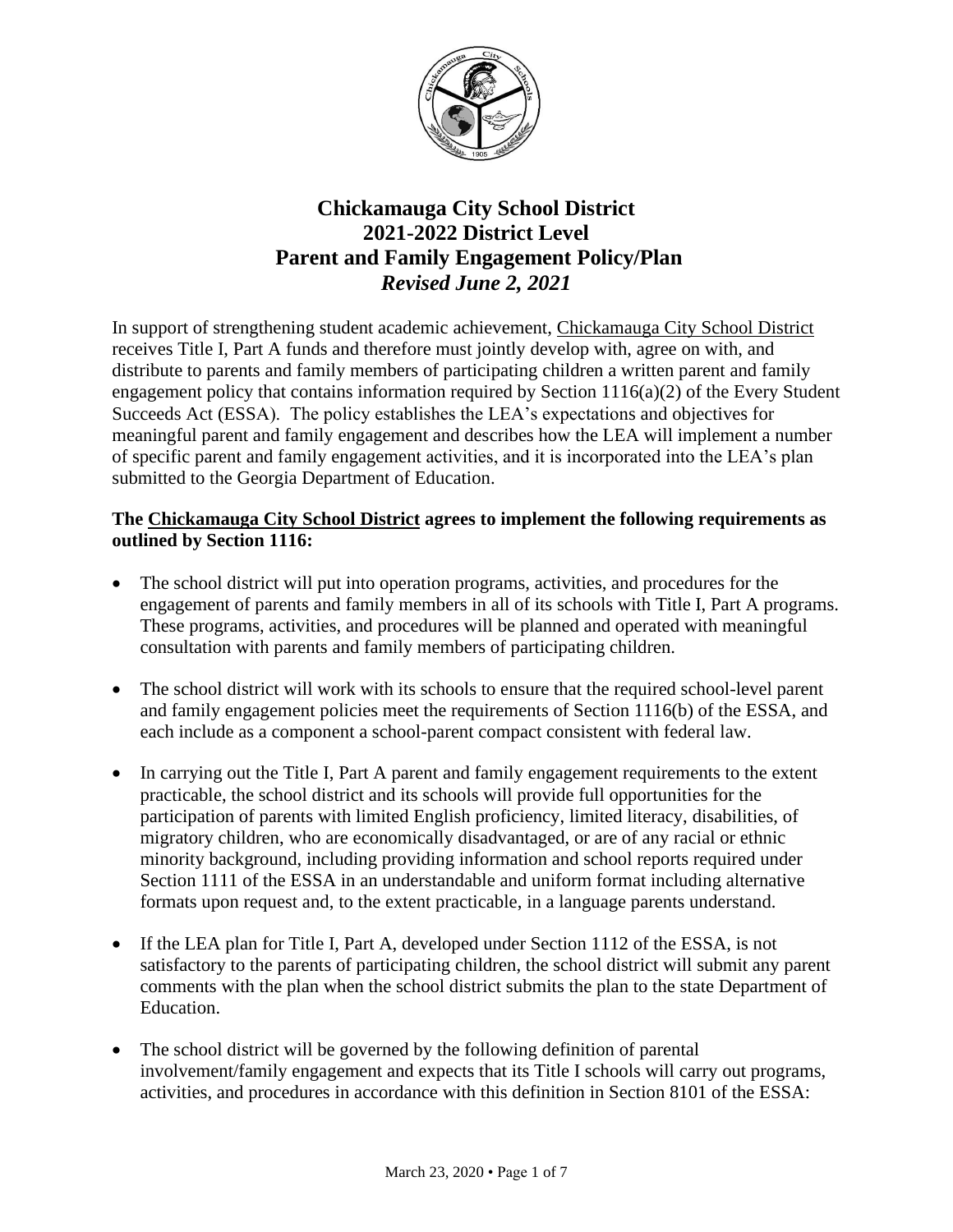Family engagement means the participation of parents in regular, two-way, and meaningful communication involving student academic learning and other school activities, including ensuring:

- (A) Parents play an integral role in assisting their child's learning
- (B) Parents are encouraged to be actively involved in their child's education at school
- (C) Parents are full partners in their child's education and are included, as appropriate, in decision-making and on advisory committees to assist in the education of their child
- (D)Other activities are carried out, such as those described in Section 1116 of the ESSA

### **JOINTLY DEVELOPED**

The \_\_**Chickamauga City School District** will take the following actions to involve parents and family members in jointly developing its LEA plan under Section 1112, and the development of support and improvement plans under paragraphs (1) and (2) of Section 1111(d) of the ESSA:

At the spring school council meeting, all parents are invited to participate and provide suggestions and ideas to improve the District Parent and Family Engagement Policy for the upcoming school year. During this meeting, parents also review the Comprehensive Needs Assessment (CNA), Title I Targeted Assisted Plan, and the School-Parent Compact.

All parents are notified about the date, time, and location of the meeting through a notice in the principal's monthly newsletter, announcement on the school website, and a notice sent home through the student's Very Important Papers (VIP) weekly packet, grade level newsletters, and email blasts. The Title I teacher contacts all the Title I parents either by email or phone to invite them to the meetings.

Parent comments and feedback are also gathered through an annual Parent Needs Assessment Survey. In the spring each year, a parent survey is available online for parents. In addition, paper copies of the survey are available in the school's main office. Parents are notified of the survey by an announcement on the district and school website, principal's monthly newsletter, PTO facebook, and School Messenger. Furthermore, input is gathered from Title I parents through an annual Title I parent survey.

The District Parent and Family Engagement Policy is posted on the district and school website, distributed during the annual Title I parent meeting, and made available in the Title I teacher's classroom.

### **TECHNICAL ASSISTANCE**

The \_\_**Chickamauga City School District** will provide the following coordination, technical assistance, and other support necessary to assist and build capacity of all Title I, Part A schools in planning and implementing effective parent and family engagement activities to improve student academic achievement and school performance, which may include meaningful consultation with employers, business leaders, and philanthropic organizations, or individuals with expertise in effectively engaging parents and family members in education: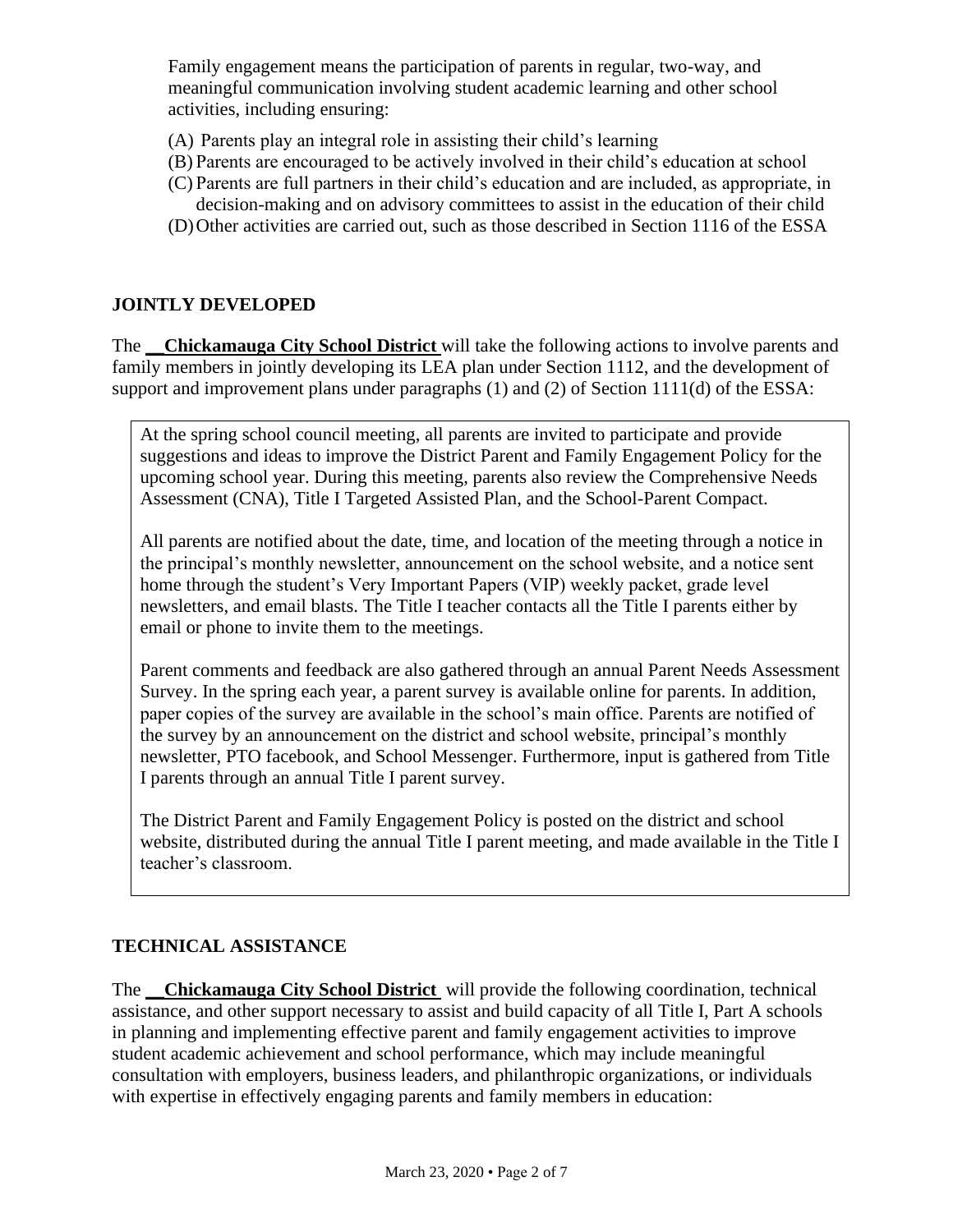The Title I Director provides support and technical assistance throughout the year to the Title I school and Title I teacher in planning and implementing effective parent and family engagement strategies and activities and ensuring that family engagement requirements are met. The Title I school and Title I teacher receive notifications and resources from the Title I Director to help improve and strengthen family engagement. In addition, the Title I Director conducts several face-to-face meetings throughout the school year, makes frequent school visits and communicates through phone calls, emails, and memos with the Title I teacher and school principal.

# **ANNUAL EVALUATION**

The \_\_**Chickamauga City School District** will take the following actions to conduct, with the meaningful engagement of parents and family members, an annual evaluation of the content and effectiveness of this parent and family engagement policy in improving the academic quality of its Title I, Part A schools. The evaluation will include identifying barriers to greater participation by parents in activities (with particular attention to parents who are economically disadvantaged, are disabled, have limited English proficiency, have limited literacy, or are of any racial or ethnic minority background). The evaluation will also include identifying the needs of parents and family members to assist with the learning of their children, including engaging with school personnel and teachers and strategies to support successful school and family interactions. The school district will use the findings of the evaluation about its parent and family engagement policy to design evidence-based strategies for more effective parental engagement, and to revise, if necessary, its parent and family engagement policies.

Each year the CCSD conducts an evaluation of the content and effectiveness of the parent and family engagement policy and family engagement activities to improve the academic quality of the Title I school through an annual parent survey and school council meetings.

Parents comments and feedback are gathered through an annual Parent Survey. In the spring each year, a parent survey is available online for parents. In addition, paper copies of the survey are available in the school's main office. Parents are notified of the survey by an announcement on the district and school website, principal's monthly newsletter, teacher newsletters, email blasts, and School Messenger. In addition to the survey, feedback is gathered at the school council meetings. Furthermore, feedback is gathered from Title I parents through an annual Title I parent survey.

CCSD uses the feedback from the survey results and school council meetings to design strategies to improve effective family engagement, to remove possible barriers to parent participation, and to revise its parent and family engagement policies.

### **RESERVATION OF FUNDS**

The \_\_**Chickamauga City School District** will involve the parents and family members of children served in Title I, Part A schools in decisions about how the 1 percent of Title I, Part A funds reserved for parent and family engagement is spent and will ensure that not less than 90 percent of the 1 percent reserved goes directly to Title I schools.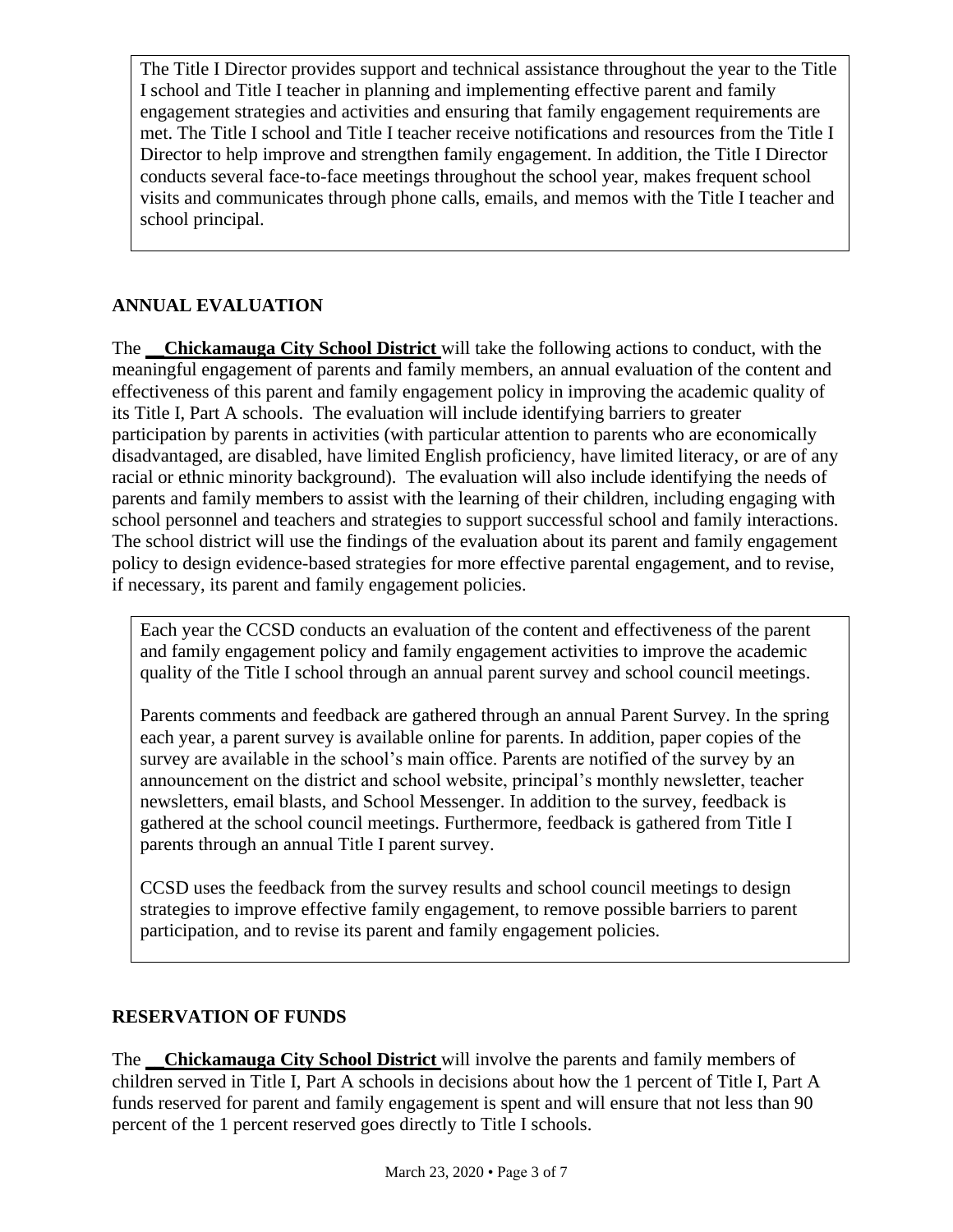Parents are invited to the school council meetings where they are provided information on family and parent engagement funds. Parents are given the opportunity to provide suggestions on how these funds will be used in the upcoming year. The annual parent survey also gives parents an opportunity to provide input towards the family engagement funds.

### **COORDINATION OF SERVICES**

The **Chickamauga City School District will** coordinate and integrate parent and family engagement strategies to the extent feasible and appropriate, with other relevant Federal, State, and local laws and programs: that encourage and support parents in more fully participating in the education of their children by:

The CCSD supports, coordinates, and integrates services with early childhood programs. We currently have a Memorandum of Agreement with the Georgia Head Start Program. District personnel work with the Head Start program to provide support and resources. In the spring a teacher from our elementary school visits the PreK class at Head Start to read to them, share information about kindergarten, and give each student a book about kindergarten.

We work with our local churches and day care centers to support private and state funded preschool programs. Support and resources are available for these programs to help assist with preparing children for kindergarten.

Chickamauga Elementary School holds a kindergarten orientation each year before school starts and an open house for grade 1-5. School personnel provide school tours upon parent request.

For the past three years, Chickamauga Elementary School has partnered with a local church to sponsor an afterschool program called Love Out Loud (LOL). Students are identified based on academic and social needs. Teachers participate in the afterschool program along with community volunteers.

### **BUILDING CAPACITY OF PARENTS**

The \_\_**Chickamauga City School District** will, with the assistance of its Title I school, build parents' capacity for strong family engagement by providing materials and training on such topics as literacy training and using technology (including education about the harms of copyright piracy) to help parents work with their children to improve their children's academic achievement. Assistance will also be provided to parents in understanding the following topics:

- The challenging State academic standards
- The State and local academic assessments including alternate assessments
- The requirements of Title I, Part A
- How to monitor their child's progress
- How to work with educators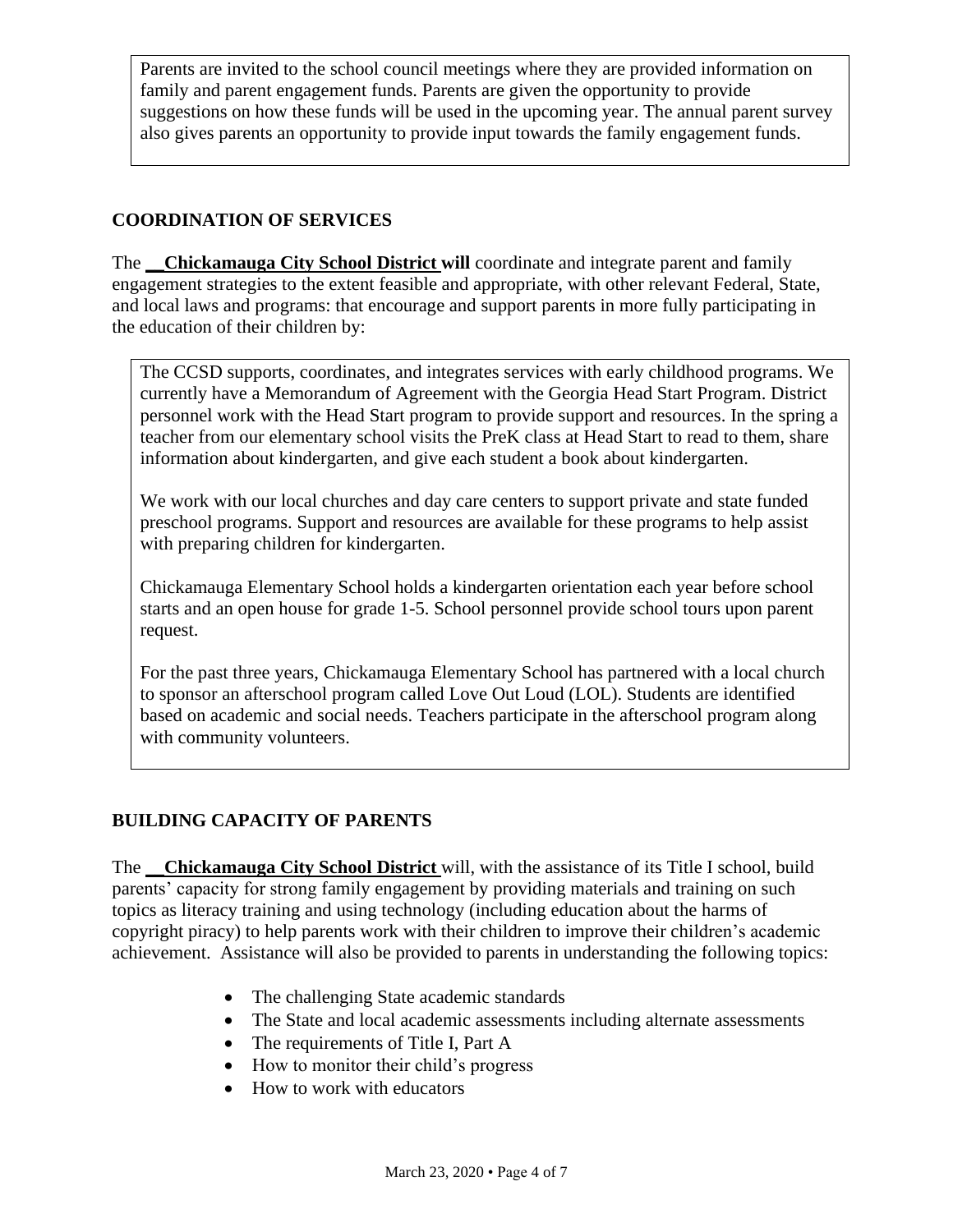The CCSD works with its Title I school to help parents in understanding state and district academic information connected to their student's learning and progress, as well as information regarding the Title I program. The Chickamauga Elementary School website has a page that contains resources and links to activities to help parents work with their children at home. A Family Night takes place each year. Parents and students rotate around to different stations where they learn strategies to help their child in reading. In addition, a STEM Night is planned for parents and students. Parents receive a monthly parent newsletter that features activities and tips the family can use to help improve their child's reading and math skills. Parents are invited to all school council meetings where they can learn more about the school improvement plan, school activities, and have an opportunity to provide input. Parents are given information on how to access the Infinite Campus Parent Portal, so they can have access to their child's grades and attendance. Chickamauga Elementary School has a Parents Assisting Teachers and Students (P.A.T.S.) program where parents can volunteer to help teachers at school during the day. Other activities that parents are encouraged to participate in include: PTO meetings, PTO events and activities, grade level performances, parent-teacher conferences, and the Renaissance Program. The Title I teacher attends PTO meetings and provides information to parents on a variety of topics such as: how to work with their child at home, how to communicate you're your child teacher, and preparing your child for testing. In addition, at one PTO meeting the principal discusses Georgia Milestones and explains tests results and student growth to parents.

### **ANNUAL TITLE I MEETING**

**Chickamauga Elementary School** will take the following actions to conduct an annual meeting, at a convenient time, and encourage and invite all parents of participating children to attend to inform them about the school's Title I program, the nature of the Title I program, the parents' requirements, the school parent and family engagement policy, the schoolwide plan, and the school-parent compact.

At the annual Title I Parent meeting held in the fall each year, the Title I Director and Title I teacher inform parents of the requirements of Title I and the school's participation as well as the parents' rights to be involved. At the meeting parents are provided copies of the parent and family engagement plan and school-parent compact. Parents are provided with a list of supports and resources that are available. The Title I Director is responsible for collecting the required documentation, including a sign in sheet, agenda, minutes, and handouts. An announcement of the meeting is posted on the school website, sent home in the principal's monthly newsletter, and sent home in the child's VIP packet. For Title I parents who cannot attend the Annual Title I Parent meeting, a copy of these plans and additional information presented at the meeting is sent home through their child's VIP packet. All this information is distributed in a timely manner and available to parents and other stakeholders by the end of October.

### **SCHOOL-PARENT COMPACT**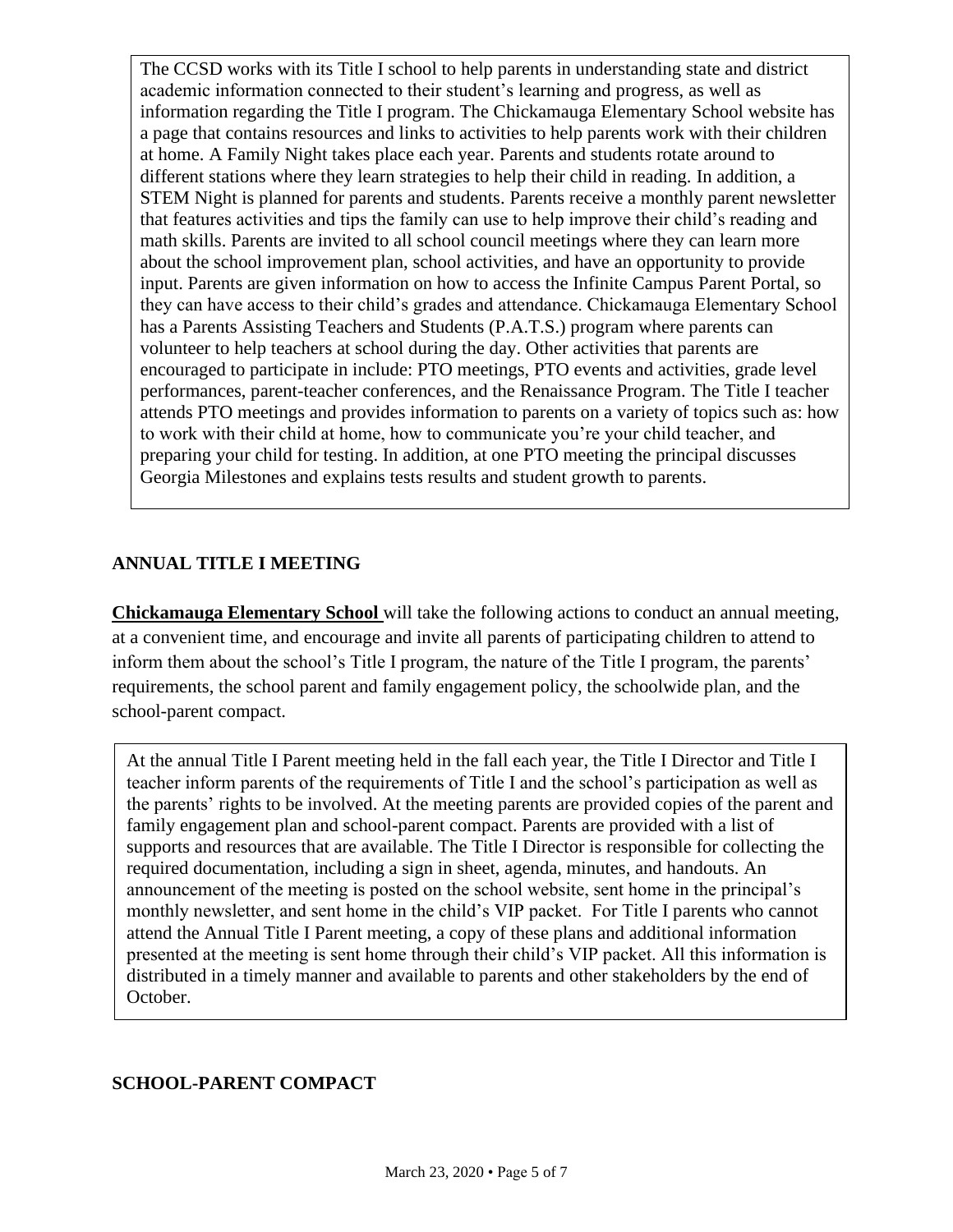**Chickamauga Elementary School** will take the following actions to jointly develop with parents of participating children a school-parent compact that outlines how parents, the entire school staff, and students will share the responsibility for improved student academic achievement and the means by which the school and parents will build and develop a partnership to help children achieve the state's high standards.

School-Parent Compacts are reviewed and revised annually with parents and other stakeholders (teachers, principals, school staff, and community members). At the spring School Council meeting, all parents and other stakeholders are invited to the meeting to provide input. An announcement of the meeting date, time, and location is sent home to all parents in the principal's monthly newsletter and posted on the school's website. The Title I teacher contacts the parents of Title I students either by phone or email to personally invite them to the meeting. At the spring School Council meeting, the Title I Director, Principal and Title I teacher gather input from parents and other stakeholders on the Title I program. At this meeting, the group reviews and provides input on the current School-Parent Compact. The Title I Director is responsible for collecting the required information (agenda, meeting notes, and sign in sheet). A copy of the compact is also available through the Title I teacher and posted on the school website for stakeholders that cannot attend the meeting.

## **BUILDING CAPACITY OF SCHOOL STAFF**

The \_\_**Chickamauga City School District** will, with the assistance of its schools and parents, educate its teachers, specialized instructional support personnel, principals, and other school leaders, and other staff in the value and utility of contributions of parents, and in how to reach out to, communicate with, and work with parents as equal partners, implement and coordinate parent programs, and build ties between parents and schools by:

Throughout the school year, the Title I Director builds school staff capacity by sharing effective parent involvement resources with school staff through faculty meetings, newsletters, online resources, and handouts. At the beginning of the school year, the Title I Director attends a CES faculty meeting to provide information on the Title I program and plans, school-parent compact, and parent involvement procedures and effective practices. In addition, teachers are provided a list of online resources through the GaDOE and other websites. Throughout the school year, the Title I Director and Title I teacher work with teachers and provide them with strategies and tips on building parent relationships and effective parent communication. The Title I teacher and principal are also a resource for the teachers when they need help or suggestions on parent involvement practices. The Title I Director participates on the planning committee for Family Literacy Night and gives input towards the content and activities for the families.

### **BUILDING CAPACITY FOR INVOLVEMENT**